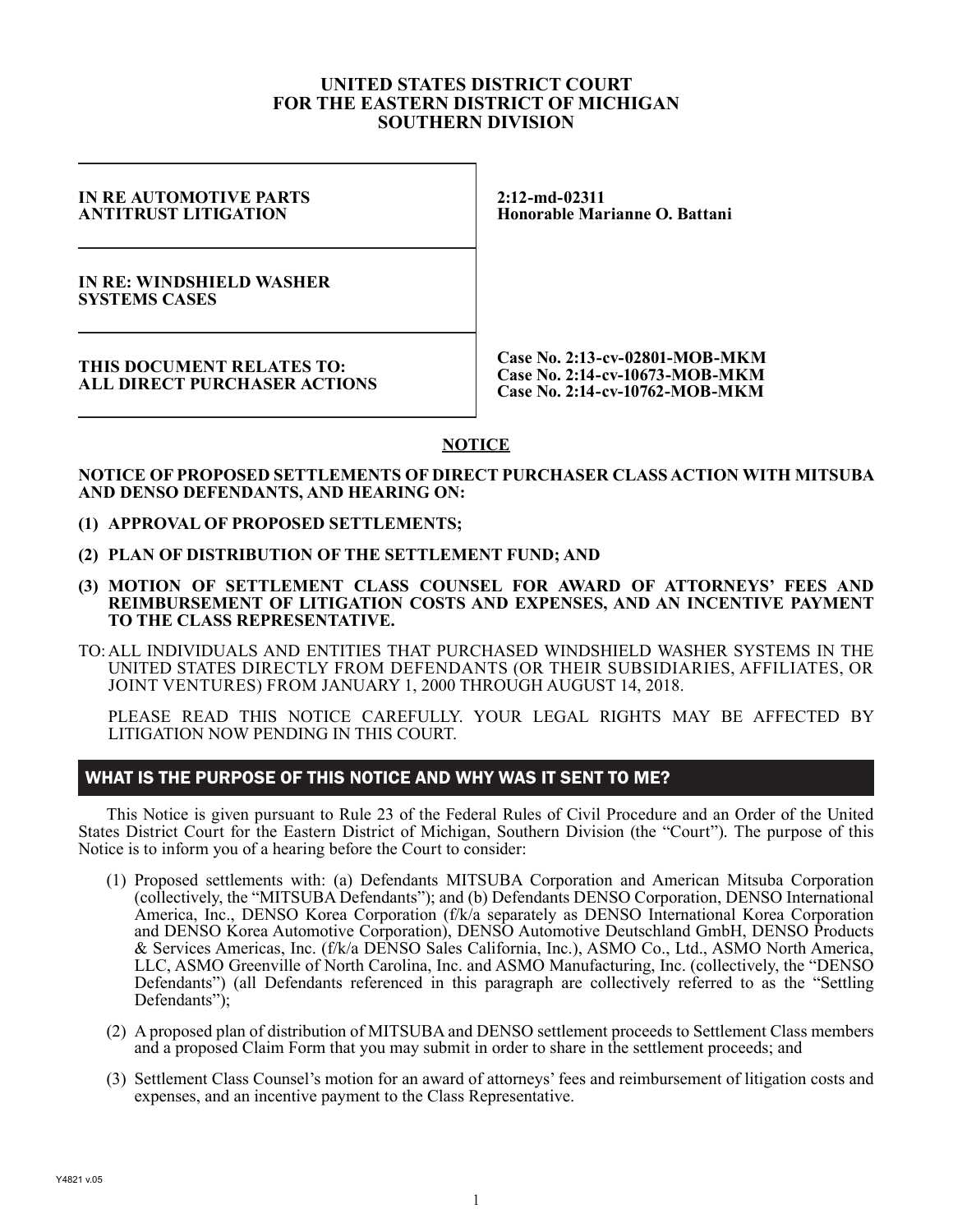This Notice provides information concerning the proposed settlements, the proposed plan of distribution, and the motion for attorneys' fees and reimbursement of litigation costs and expenses, and an incentive payment. The Notice also advises you of your rights to: participate in the settlement claims process; exclude yourself from either or both of the Settlement Classes; and object to the terms of the proposed settlements, the plan of distribution, and the requests for fees, costs and expenses, and an incentive payment to the Class Representative in connection with the Court hearing on these matters.

# BACKGROUND

Plaintiff has reached settlements with the MITSUBA Defendants and the DENSO Defendants totaling \$690,134. Under the terms of the proposed settlements, MITSUBA will pay a total of \$590,134 (the "MITSUBA Settlement Fund"), and DENSO will pay a total of \$100,000 (the "DENSO Settlement Fund") (the two settlement funds are collectively referred to as the "Windshield Washer Systems Settlement Fund").

This litigation, and the proposed settlements, are part of coordinated legal proceedings involving a number of parts used in motor vehicles. This litigation and the proposed settlements relate solely to Windshield Washer Systems purchased in the United States **directly** from a Defendant, or depending on the specific settlement agreement, its parents, subsidiaries, affiliates or joint ventures. The meaning of the term "Windshield Washer Systems" is defined in each settlement agreement, but generally includes components such as the pump, hoses, nozzle, and tank necessary to deliver washer fluid to vehicle windows. These proposed settlements do not relate to, and have no effect upon, cases involving any product other than Windshield Washer Systems.

If you are a member of the MITSUBA or DENSO Settlement Classes (defined below), you have the rights and options summarized here:

- You may remain in either or both of the MITSUBA or DENSO Settlement Classes and be eligible to share in the proceeds of, and be bound by the terms of, any settlement in which you elect to remain;
- You may exclude yourself from either or both of the MITSUBA or DENSO Settlement Classes, in which case you will **not** be bound by any settlement from which you exclude yourself and will **not** be eligible to share in the proceeds of that settlement;
- If you remain in either or both of the MITSUBA or DENSO Settlement Classes, you may object to that proposed settlement, to the proposed plan of distribution of the Windshield Washer Systems Settlement Fund, or to Settlement Class Counsel's request for an award of attorneys' fees and reimbursement of litigation costs and expenses, and an incentive payment to the Class Representative. You may also appear at the hearing where the Court will consider these matters;
- You may enter an appearance in the litigation through your own counsel at your own expense; and
- Any Settlement Class member who wishes to participate in the distribution of the MITSUBA and DENSO Settlement Funds must complete and submit a copy of the Claim Form **on or before November 12, 2019**.

# WHO IS IN THE SETTLEMENT CLASSES?

The Court has provisionally certified a Direct Purchaser MITSUBA Settlement Class (the "MITSUBA Settlement Class") and a Direct Purchaser DENSO Settlement Class (the "DENSO Settlement Class"), for the purpose of disseminating notice of the proposed MITSUBA and DENSO settlements.

The MITSUBA Settlement Class is defined as follows:

All individuals and entities who purchased Windshield Washer Systems in the United States directly from one or more Defendants (or their subsidiaries, affiliates, or joint-ventures) from January 1, 2000 through August 14, 2018. Excluded from the Settlement Class are Defendants, their present and former parent companies, subsidiaries and affiliates, federal governmental entities and instrumentalities of the federal government, and states and their subdivisions, agencies, and instrumentalities.

For purposes of the MITSUBA Settlement Class definition set forth above, the following entities are Defendants: Denso Corporation; ASMO Co., Ltd.; Denso International America, Inc.; ASMO North America, LLC; ASMO Manufacturing, Inc.; MITSUBA Corporation; and American Mitsuba Corporation.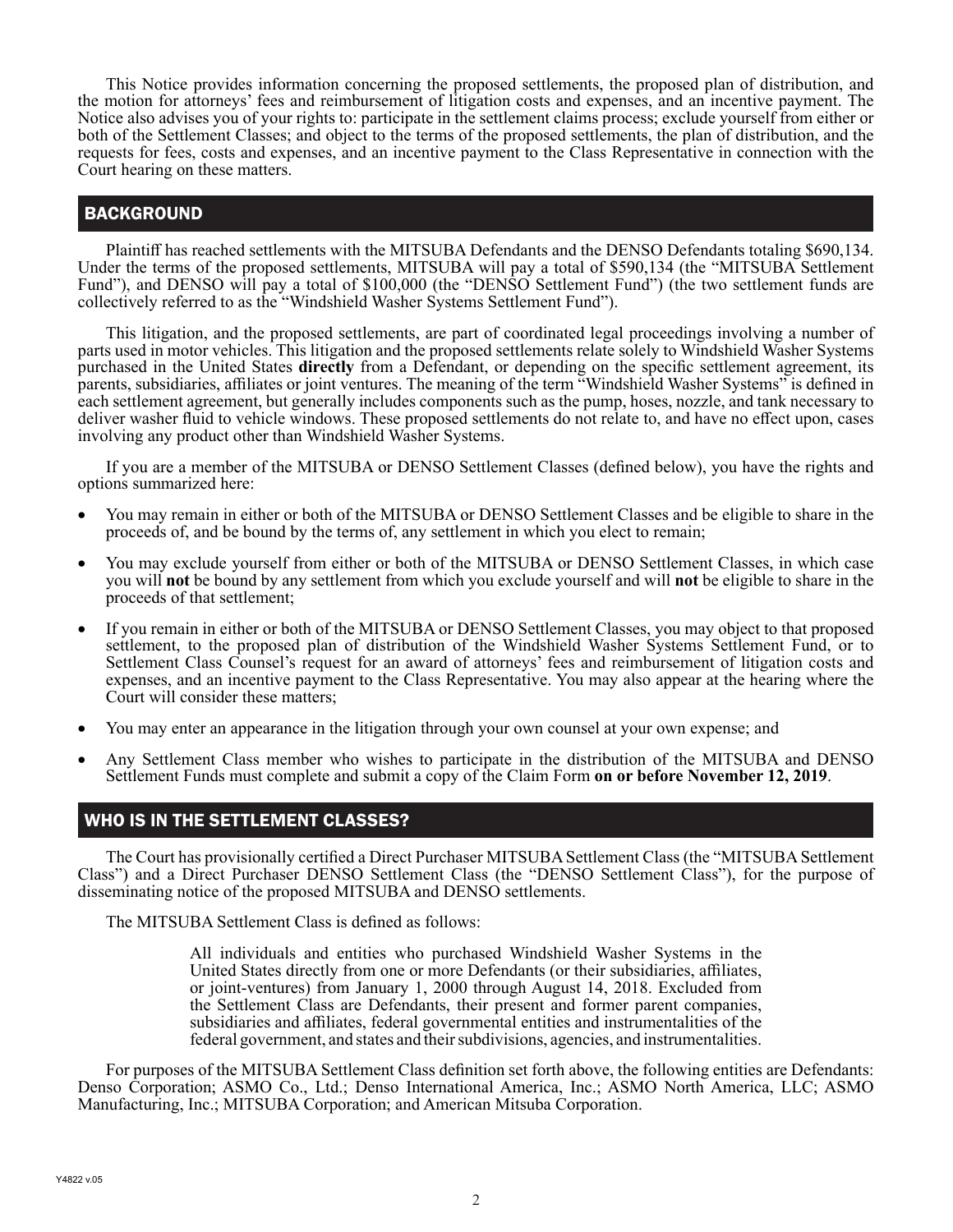The DENSO Settlement Class is defined as follows:

All individuals and entities who purchased Windshield Washer Systems in the United States directly from one or more Defendant(s) (or their subsidiaries, affiliates, or joint ventures) from January 1, 2000 through August 14, 2018. Excluded from the Settlement Class are Defendants, their present and former parent companies, subsidiaries, and affiliates, federal governmental entities and instrumentalities of the federal government, and states and their subdivisions, agencies, and instrumentalities.

For purposes of the DENSO Settlement Class definition set forth above, the Defendants are: ASMO Co. Ltd.; ASMO Manufacturing, Inc.; ASMO North America, LLC; DENSO Corporation; DENSO International America, Inc.; MITSUBA Corporation; American Mitsuba Corporation; Valeo S.A.; Robert Bosch GmbH; Jidosha Denki Kogyo Co., Ltd.; and their parents, subsidiaries, and affiliates.

Plaintiff Tiffin Motor Homes, Inc. has been appointed by the Court to serve as "Class Representative" for the MITSUBA and DENSO Settlement Classes. The Court has appointed the law firms of Freed Kanner London & Millen LLC, Kohn, Swift & Graf, P.C., Preti, Flaherty, Beliveau & Pachios LLP, and Spector Roseman & Kodroff, P.C. to serve as "Settlement Class Counsel" for the Settlement Classes.

#### WHAT IS THIS LITIGATION ABOUT?

In February 2014, Plaintiff filed a class action lawsuit against Defendants on behalf of direct purchasers of "Windshield Washer Systems." Plaintiff filed an amended complaint in June 2014.Plaintiff alleges that Defendants conspired to raise, fix, maintain, and stabilize prices, rig bids, and allocate the supply of Windshield Washer Systems sold in the United States, in violation of federal antitrust laws. Plaintiff further alleges that as a result of the conspiracy, it and other direct purchasers of Windshield Washer Systems were injured by paying more than they would have paid in the absence of the alleged illegal conduct.

The Settling Defendants deny Plaintiff's allegations and liability and have asserted defenses to Plaintiff's claims. The Settling Defendants have agreed to settle this matter to avoid the expense and burden of further litigation. The Court has not issued any findings or rulings with respect to the merits of Plaintiff's claims or the Settling Defendants' defenses. These settlements, if approved by the Court, will fully resolve Plaintiff's claims in this litigation.

# WHAT RELIEF DO THE PROPOSED SETTLEMENTS PROVIDE?

Plaintiff, on behalf of the MITSUBA Settlement Class, entered into a settlement agreement with the MITSUBA Defendants on August 14, 2018 (the "MITSUBA Settlement Agreement"), in which the MITSUBA Defendants have agreed to pay  $$590,134$ .

Plaintiff, on behalf of the DENSO Settlement Class, entered into a settlement agreement with the DENSO Defendants on February 4, 2019 (the "DENSO Settlement Agreement"), in which the DENSO Defendants have agreed to pay \$100,000.

As part of the settlement agreements described above, the MITSUBA and DENSO Defendants have each agreed to cooperate with Settlement Class Counsel in the prosecution of claims against any other Defendant, should the need for such cooperation arise.

This Notice is only a summary of the terms of the proposed settlements. The MITSUBA and DENSO Settlement Agreements contain other important provisions, including the release of certain claims against the MITSUBA and DENSO Defendants (and companies and people affiliated with them). For the complete terms of the settlements, you are referred to the settlement agreements, which are on file with the Clerk of Court and are available online at www.AutoPartsAntitrustLitigation.com/WindshieldWasherSystems. The proposed settlements must receive final approval by the Court to become effective.

If you wish to object to the approval of either of the settlements, you may do so, but only in accordance with the procedures set forth below. If you do not object to a settlement, you do not need to take any action at this time to indicate your support for, or lack of objection to, that settlement.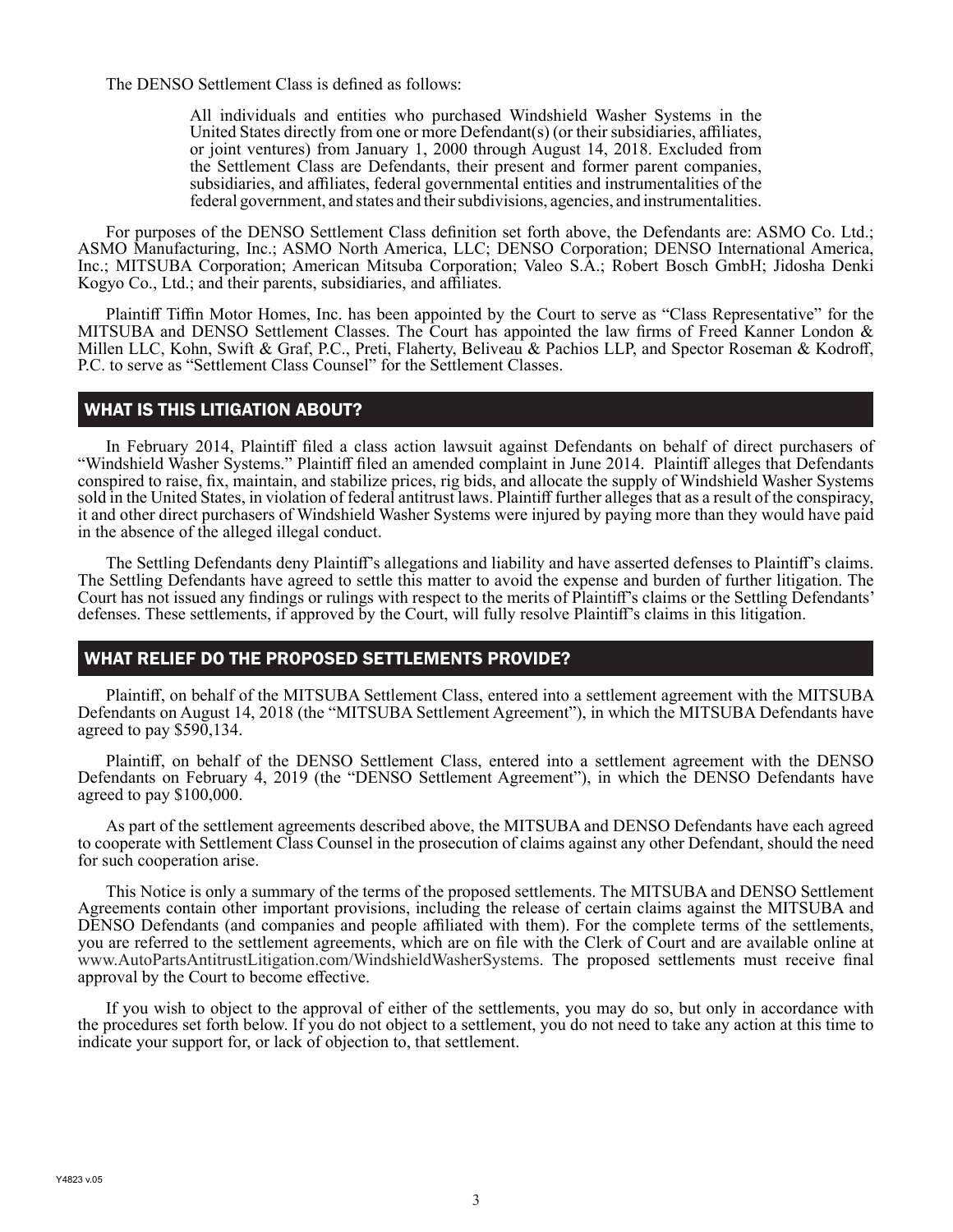### HOW DO I REMAIN IN THE SETTLEMENT CLASSES AND WHAT HAPPENS IF I DO?

If you are a member of either of the MITSUBA or DENSO Settlement Classes as defined above, you will automatically remain in that Settlement Class unless you elect to be excluded. If you wish to remain in a Settlement Class, you do not need to take any action at this time with respect to that Settlement Class, and your interests will be represented by the Class Representative and by Settlement Class Counsel. If you remain in either of the MITSUBA or DENSO Settlement Classes and the proposed settlement with that Defendant is approved and becomes effective, you will be bound by its terms, including the release provisions, whether or not you receive a share of the settlement proceeds attributable to that settlement.

You will have no responsibility to individually pay attorneys' fees or expenses. Any such fees and expenses will be paid solely from amounts obtained from the Defendants, whether by settlement or judgment, and must be approved by the Court after notice to you and a hearing. If you choose, you may also have your own attorney enter an appearance on your behalf and at your expense.

# HOW WILL THE SETTLEMENT FUNDS BE DISTRIBUTED?

The Windshield Washer Systems Settlement Fund, with accrued interest, less any amounts approved by the Court for payment of attorneys' fees, litigation and settlement administration costs and expenses, and an incentive payment to the Class Representative (the "Net Windshield Washer Systems Settlement Fund"), will be distributed among the members of the Settlement Classes who complete and timely submit a copy of the Claim Form that is included with this Notice. Any Claim Form submitted electronically must be submitted **on or before November 12, 2019**. Any Claim Form submitted via mail must be **postmarked on or before November 12, 2019.** 

The Net Windshield Washer Systems Settlement Fund will be distributed *pro rata* to all Claimants based upon their **direct** purchases of Windshield Washer Systems in the United States from Defendants during the applicable Class Period. The distribution will take place as soon as practicable after review, determination, and audit of the Claim Forms by the Settlement Administrator and approval by the Court of the Settlement Administrator's recommendations as to the amounts to be paid to the Claimants.

**Do not dispose of any document that reflects your purchases of Windshield Washer Systems in the United States directly from any Defendant (or its parents, affiliates, subsidiaries, or joint ventures) during the period from January 1, 2000 through August 14, 2018. You may need those documents to complete and substantiate your Claim Form, which will be subject to inquiry and verification.**

# WHAT IF I DO NOT WANT TO REMAIN IN ONE OR MORE OF THE SETTLEMENT CLASSES?

You may exclude yourself from either or both of the Settlement Classes. If you wish to exclude yourself from either or both of the Settlement Classes, you must send a request for exclusion, in writing, by certified mail, return receipt requested, **postmarked no later than September 27, 2019**, to Settlement Class Counsel, and to counsel for Settling Defendants, at the addresses set forth below, and to the following address:

> Windshield Washer Systems Direct Purchaser Antitrust Litigation P.O. Box 2995 Portland, OR 97208-2995

Your request for exclusion must identify the Settlement Class or Classes from which you are seeking exclusion and must include the full name and address of the purchaser (including any predecessor or successor entities and any trade names). You are also requested to identify the Defendant(s) (or parent, affiliate, subsidiary, or joint venture) from which you purchased Windshield Washer Systems during the Class Period for the Settlement Class from which you seek exclusion, the Windshield Washer Systems purchased during the Class Period, and the dollar amount of your purchases. If you validly exclude yourself from either or both of the Settlement Classes, you will not be bound by any decision concerning the Settlement Class or Classes from which you exclude yourself and you may pursue individually any claims you may have against that Defendant (at your own expense), but you will not be eligible to share in the settlement proceeds attributable to that Defendant.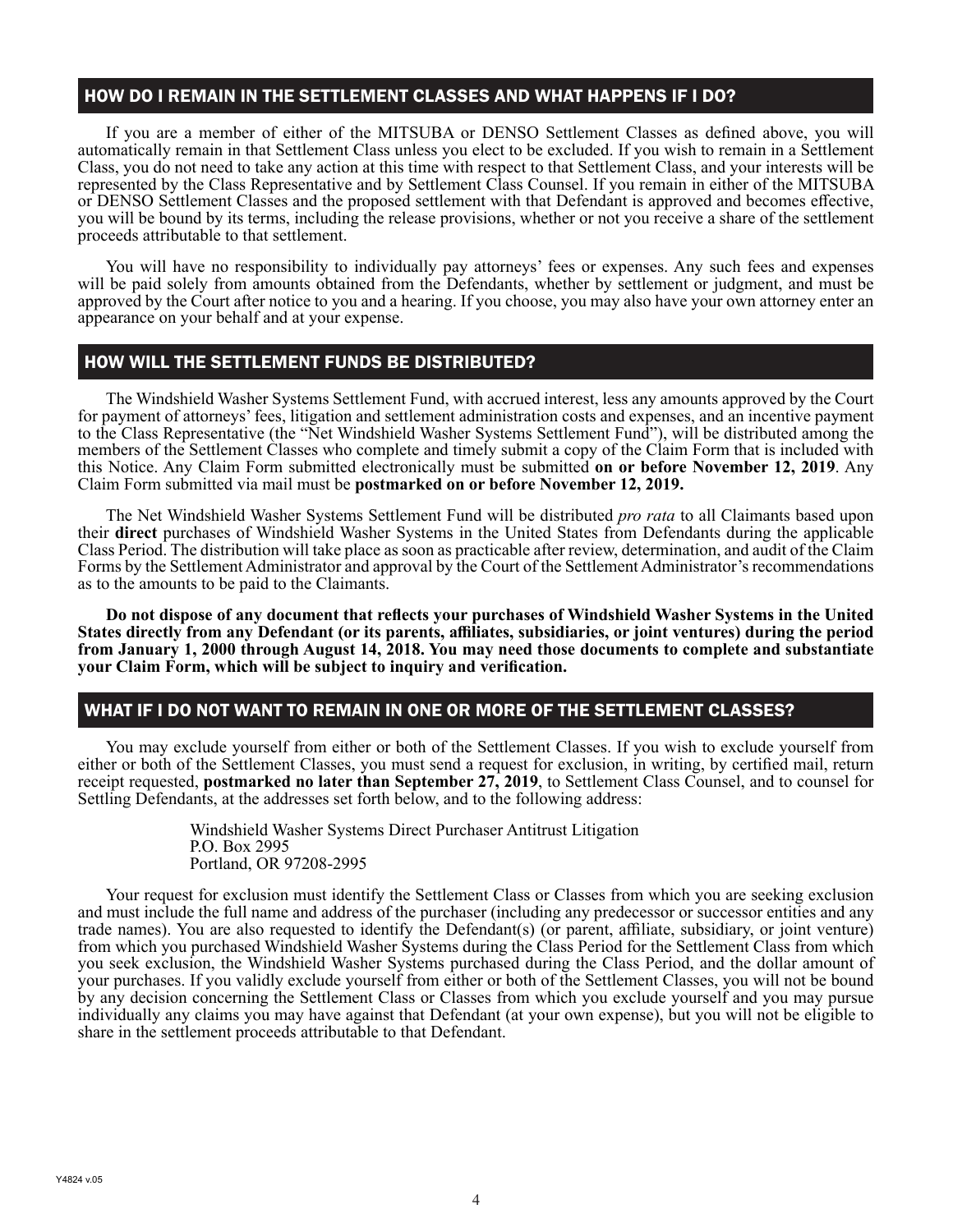# REQUEST FOR ATTORNEYS' FEES AND EXPENSES, AND INCENTIVE PAYMENTS

The Court has appointed the law firms identified above as Settlement Class Counsel. These law firms, together with other firms that have worked on this litigation, will file a petition for an award of attorneys' fees and reimbursement of their costs and expenses in prosecuting the case. The request of Settlement Class Counsel for attorneys' fees will not exceed 30 percent (30%) of the Windshield Washer Systems Settlement Fund.

Settlement Class Counsel will also request an incentive payment to Plaintiff Tiffin Motor Homes, Inc., which was appointed by the Court to serve as Class Representative for the Settlement Classes, in the total amount of \$10,000.

The application for attorneys' fees and litigation costs and expenses and an incentive payment will be filed on or before September 6, 2019. After that date, the petition for attorneys' fees will be available for your review on the settlement website at www.AutoPartsAntitrustLitigation.com/WindshieldWasherSystems. If you remain a member of either of the Settlement Classes and you wish to object to the requests for fees and expenses or an incentive payment, you must do so in writing in accordance with the procedures for objections set forth below. If you do not oppose any of these requests, you do not need to take any action in that regard.

#### WHEN WILL THE COURT CONSIDER THESE MATTERS AND HOW CAN I TELL THE COURT WHAT I THINK ABOUT THE SETTLEMENTS?

The Court will hold a hearing on November 5, 2019, at 2:00 p.m., at the Theodore Levin United States Courthouse, 231 West Lafayette Boulevard, Detroit, MI 48226, Courtroom 250 (or such other courtroom as may be assigned for the hearing), to determine whether to approve: the proposed MITSUBA and DENSO settlements; the proposed plan of distribution of the Windshield Washer Systems Settlement Fund; and Settlement Class Counsel's requests for an award of attorneys' fees and reimbursement of litigation costs and expenses and an incentive payment. The hearing may be rescheduled, continued or adjourned, and the courtroom assigned for the hearing may be changed, without further notice to you.

If you remain a member of either of the MITSUBA or DENSO Settlement Classes and you wish to object to that proposed settlement, or to the proposed plan of distribution of the Windshield Washer Systems Settlement Fund, or to Settlement Class Counsel's requests for an award of attorneys' fees and reimbursement of litigation costs and expenses and an incentive payment, you must do so in writing and at your own expense. Any such objection must include the caption of this litigation, must be signed, and must be **filed no later than September 27, 2019**, with the Clerk of Court, United States District Court for the Eastern District of Michigan, Southern Division, Theodore Levin United States Courthouse, 231 West Lafayette Boulevard, Detroit, MI 48226, and mailed to the following counsel, **postmarked no later than September 27, 2019**:

Steven A. Kanner FREED KANNER LONDON & MILLEN LLC 2201 Waukegan Road, Suite 130 Bannockburn, IL 60015 Telephone: (224) 632-4500

Gregory P. Hansel PRETI, FLAHERTY, BELIVEAU & PACHIOS LLP One City Center, P.O. Box 9546 Portland, ME 04112-9546 Telephone: (207) 791-3000

Joseph C. Kohn KOHN, SWIFT & GRAF, P.C. 1600 Market Street, Suite 2500 Philadelphia, PA 19103 Telephone: (215) 238-1700

Eugene A. Spector SPECTOR ROSEMAN & KODROFF, P.C. Two Commerce Square 2001 Market Street, Suite 3420 Philadelphia, PA 19103 Telephone: (215) 496-0300

*Co-Lead Counsel for the Direct Purchaser Settlement Classes*

Rachel S. Brass GIBSON, DUNN & CRUTCHER LLP 555 Mission Street, Suite 3000 San Francisco, CA 94105 Telephone: (415) 393-8200

 *Counsel for the MITSUBA Defendants*